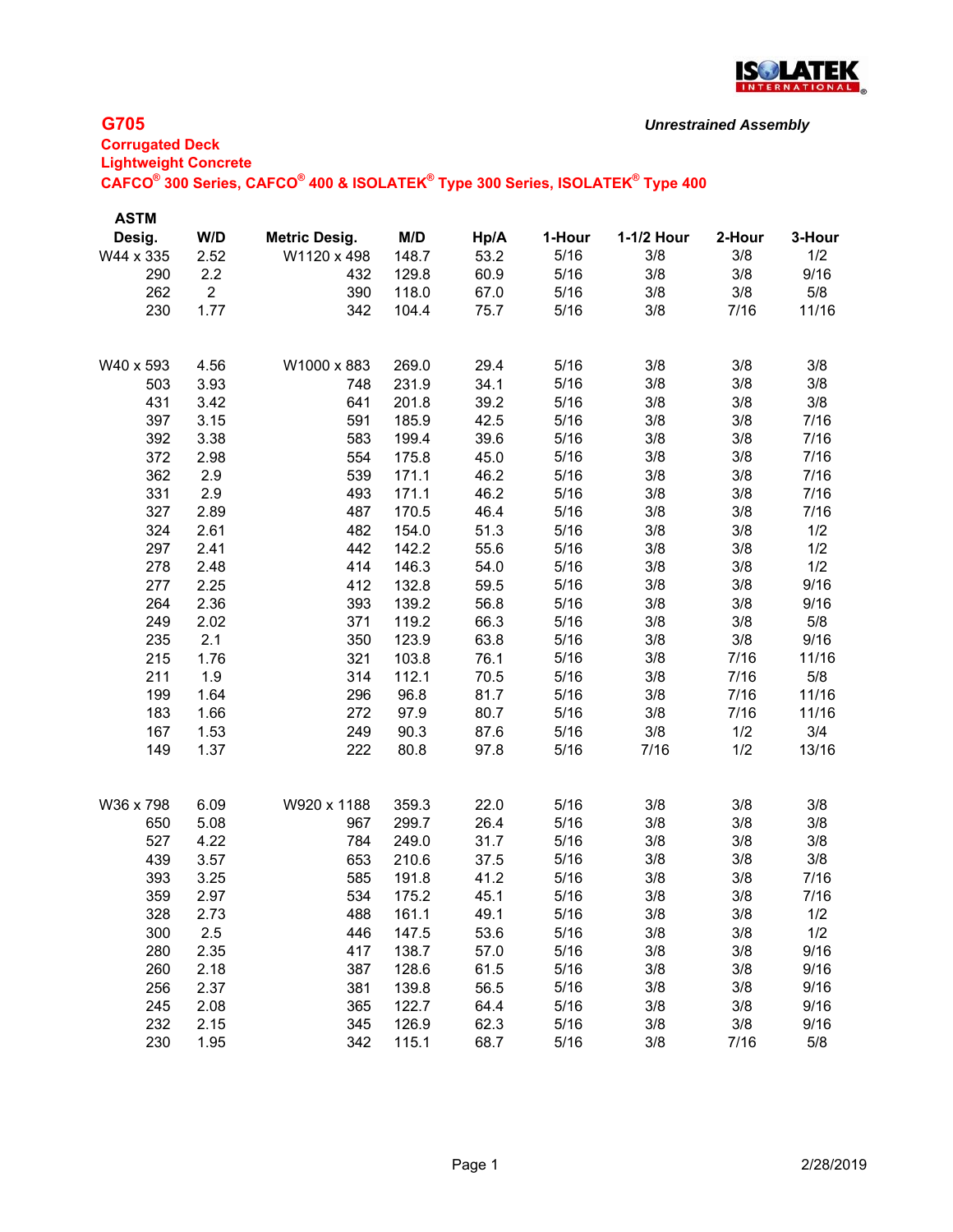

| <b>ASTM</b> |      |                      |       |       |        |            |        |        |
|-------------|------|----------------------|-------|-------|--------|------------|--------|--------|
| Desig.      | W/D  | <b>Metric Desig.</b> | M/D   | Hp/A  | 1-Hour | 1-1/2 Hour | 2-Hour | 3-Hour |
| W36 x 210   | 1.96 | W920 x 313           | 115.6 | 68.4  | 5/16   | 3/8        | 7/16   | 5/8    |
| 194         | 1.81 | 289                  | 106.8 | 74.0  | 5/16   | 3/8        | 7/16   | 5/8    |
| 182         | 1.72 | 271                  | 101.5 | 77.9  | 5/16   | 3/8        | 7/16   | 11/16  |
| 170         | 1.6  | 253                  | 94.4  | 83.7  | 5/16   | 3/8        | 1/2    | 11/16  |
| 160         | 1.51 | 238                  | 89.1  | 88.7  | 5/16   | 7/16       | 1/2    | 3/4    |
| 150         | 1.43 | 223                  | 84.4  | 93.7  | 5/16   | 7/16       | 1/2    | 3/4    |
| 135         | 1.29 | 201                  | 76.1  | 103.9 | 5/16   | 7/16       | 9/16   | 13/16  |
| W33 x 387   | 3.31 | W840 x 576           | 195.3 | 40.5  | 5/16   | 3/8        | 3/8    | 7/16   |
| 354         | 3.05 | 527                  | 180.0 | 43.9  | 5/16   | 3/8        | 3/8    | 7/16   |
| 318         | 2.77 | 473                  | 163.4 | 48.4  | 5/16   | 3/8        | 3/8    | 1/2    |
| 291         | 2.55 | 433                  | 150.5 | 52.5  | 5/16   | 3/8        | 3/8    | 1/2    |
| 263         | 2.33 | 392                  | 137.5 | 57.5  | 5/16   | 3/8        | 3/8    | 9/16   |
| 241         | 2.13 | 359                  | 125.7 | 62.9  | 5/16   | 3/8        | 3/8    | 9/16   |
| 221         | 1.97 | 329                  | 116.2 | 68.0  | 5/16   | 3/8        | 7/16   | 5/8    |
| 201         | 1.79 | 299                  | 105.6 | 74.9  | 5/16   | 3/8        | 7/16   | 11/16  |
| 169         | 1.7  | 251                  | 100.3 | 78.8  | 5/16   | 3/8        | 7/16   | 11/16  |
| 152         | 1.53 | 226                  | 90.3  | 87.6  | 5/16   | 3/8        | 1/2    | 3/4    |
| 141         | 1.43 | 210                  | 84.4  | 93.7  | 5/16   | 7/16       | 1/2    | 3/4    |
| 130         | 1.32 | 193                  | 77.9  | 101.5 | 5/16   | 7/16       | 9/16   | 13/16  |
| 118         | 1.21 | 176                  | 71.4  | 110.7 | 5/16   | 1/2        | 9/16   | 7/8    |
| W30 x 391   | 3.59 | W760 x 582           | 211.8 | 37.3  | 5/16   | 3/8        | 3/8    | 3/8    |
| 357         | 3.31 | 531                  | 195.3 | 40.5  | 5/16   | 3/8        | 3/8    | 7/16   |
| 326         | 3.05 | 484                  | 180.0 | 43.9  | 5/16   | 3/8        | 3/8    | 7/16   |
| 292         | 2.73 | 434                  | 161.1 | 49.1  | 5/16   | 3/8        | 3/8    | 1/2    |
| 261         | 2.46 | 389                  | 145.1 | 54.5  | 5/16   | 3/8        | 3/8    | 1/2    |
| 235         | 2.24 | 350                  | 132.2 | 59.8  | 5/16   | 3/8        | 3/8    | 9/16   |
| 211         | 2.01 | 314                  | 118.6 | 66.7  | 5/16   | 3/8        | 3/8    | 5/8    |
| 191         | 1.85 | 284                  | 109.2 | 72.4  | 5/16   | 3/8        | 7/16   | 5/8    |
| 173         | 1.66 | 257                  | 97.9  | 80.7  | 5/16   | 3/8        | 7/16   | 11/16  |
| 148         | 1.64 | 220                  | 96.8  | 81.7  | 5/16   | 3/8        | 7/16   | 11/16  |
| 132         | 1.47 | 196                  | 86.7  | 91.1  | 5/16   | 7/16       | 1/2    | 3/4    |
| 124         | 1.39 | 185                  | 82.0  | 96.4  | 5/16   | 7/16       | 1/2    | 13/16  |
| 116         | 1.3  | 173                  | 76.7  | 103.1 | 5/16   | 7/16       | 9/16   | 13/16  |
| 108         | 1.21 | 161                  | 71.4  | 110.7 | 5/16   | 1/2        | 9/16   | 7/8    |
| 99          | 1.12 | 147                  | 66.1  | 119.6 | 5/16   | 1/2        | 5/8    | 7/8    |
| 90          | 1.02 | 134                  | 60.2  | 131.4 | 5/16   | 1/2        | 5/8    | 15/16  |
| W27 x 539   | 5.08 | W690 x 802           | 299.7 | 26.4  | 5/16   | 3/8        | 3/8    | 3/8    |
| 368         | 3.64 | 548                  | 214.8 | 36.8  | 5/16   | 3/8        | 3/8    | 3/8    |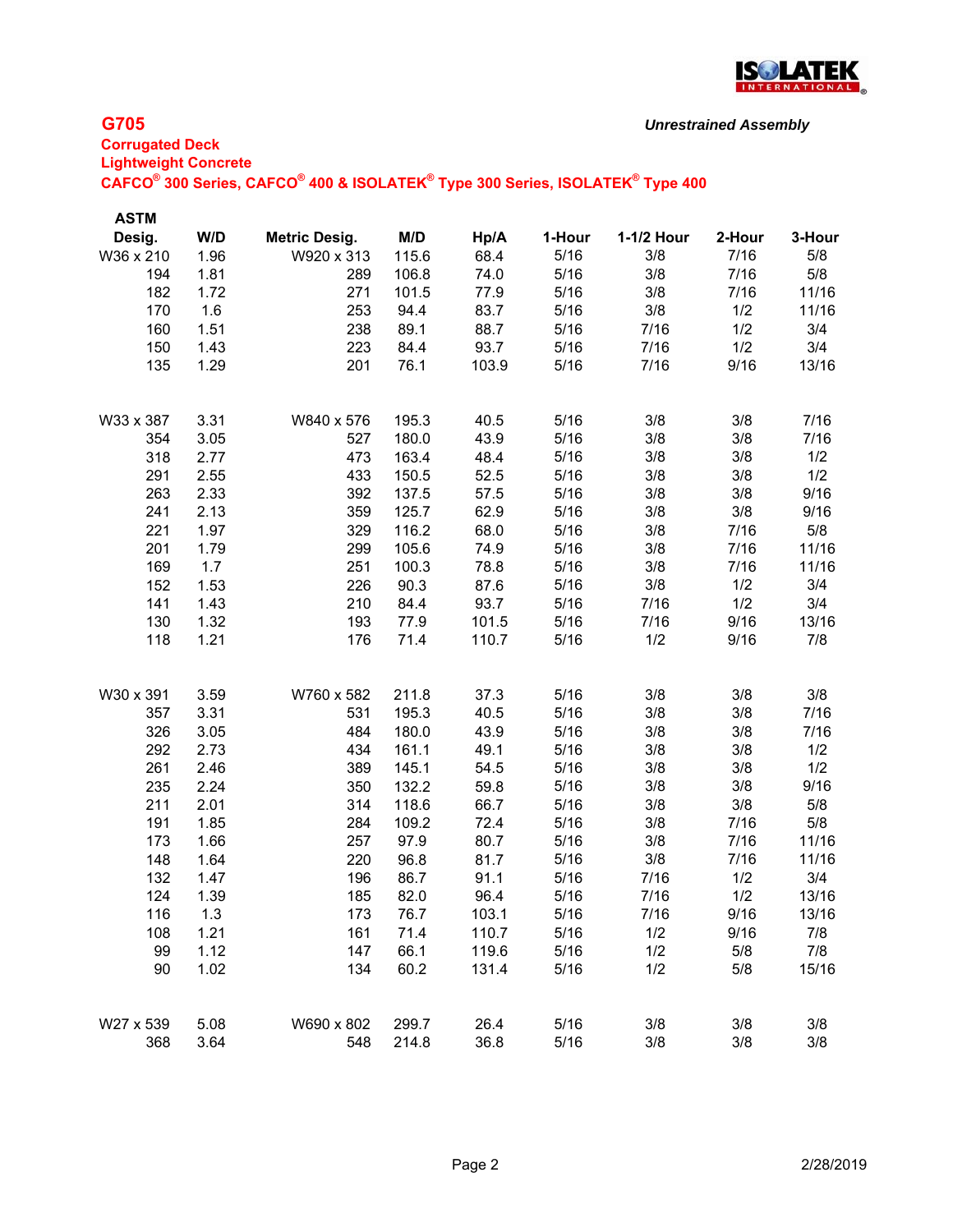

#### *Unrestrained Assembly*

#### **G705**

**Corrugated Deck Lightweight Concrete CAFCO® 300 Series, CAFCO® 400 & ISOLATEK® Type 300 Series, ISOLATEK® Type 400**

| <b>ASTM</b><br>W/D<br>M/D<br>1-1/2 Hour<br>2-Hour<br>3-Hour<br>Desig.<br><b>Metric Desig.</b><br>Hp/A<br>1-Hour<br>198.2<br>39.9<br>7/16<br>W27 x 336<br>3.36<br>W690 x 500<br>5/16<br>3/8<br>3/8<br>3/8<br>307<br>3.11<br>457<br>183.5<br>43.1<br>5/16<br>3/8<br>7/16<br>5/16<br>3/8<br>3/8<br>7/16<br>281<br>2.86<br>418<br>168.7<br>46.8<br>258<br>2.64<br>384<br>155.8<br>50.8<br>5/16<br>3/8<br>3/8<br>1/2<br>55.1<br>235<br>2.43<br>350<br>143.4<br>5/16<br>3/8<br>3/8<br>1/2<br>5/16<br>3/8<br>3/8<br>9/16<br>217<br>2.26<br>323<br>133.3<br>59.3<br>5/8<br>194<br>2.03<br>119.8<br>66.0<br>5/16<br>3/8<br>3/8<br>289<br>110.3<br>5/16<br>3/8<br>7/16<br>5/8<br>178<br>1.87<br>265<br>71.6<br>100.3<br>78.8<br>5/16<br>3/8<br>161<br>1.7<br>240<br>7/16<br>11/16<br>1.55<br>3/8<br>1/2<br>3/4<br>146<br>217<br>91.5<br>86.4<br>5/16<br>3/4<br>5/16<br>3/8<br>1/2<br>129<br>1.56<br>192<br>92.0<br>85.9<br>114<br>1.39<br>82.0<br>96.4<br>5/16<br>7/16<br>1/2<br>13/16<br>170<br>1.24<br>73.2<br>5/16<br>9/16<br>7/8<br>102<br>152<br>108.1<br>7/16<br>7/8<br>5/16<br>1/2<br>9/16<br>94<br>1.15<br>67.9<br>116.5<br>140<br>84<br>1.03<br>60.8<br>5/16<br>1/2<br>5/8<br>15/16<br>125<br>130.1<br>33.7<br>5/16<br>3/8<br>3/8<br>W24 x 370<br>3.98<br>W610 x 551<br>234.8<br>3/8<br>36.6<br>5/16<br>3/8<br>335<br>3.66<br>215.9<br>3/8<br>3/8<br>498<br>39.8<br>3/8<br>306<br>3.37<br>455<br>198.8<br>5/16<br>3/8<br>7/16<br>279<br>3.11<br>183.5<br>43.1<br>3/8<br>3/8<br>415<br>5/16<br>7/16<br>5/16<br>3/8<br>3/8<br>250<br>2.81<br>165.8<br>47.7<br>1/2<br>372<br>229<br>2.6<br>153.4<br>3/8<br>1/2<br>341<br>51.5<br>5/16<br>3/8<br>2.36<br>56.8<br>3/8<br>3/8<br>9/16<br>207<br>307<br>139.2<br>5/16<br>5/16<br>3/8<br>3/8<br>9/16<br>192<br>2.2<br>285<br>129.8<br>60.9<br>3/8<br>5/8<br>176<br>2.03<br>262<br>119.8<br>66.0<br>5/16<br>3/8<br>110.9<br>5/16<br>3/8<br>5/8<br>162<br>1.88<br>241<br>71.3<br>7/16 |
|----------------------------------------------------------------------------------------------------------------------------------------------------------------------------------------------------------------------------------------------------------------------------------------------------------------------------------------------------------------------------------------------------------------------------------------------------------------------------------------------------------------------------------------------------------------------------------------------------------------------------------------------------------------------------------------------------------------------------------------------------------------------------------------------------------------------------------------------------------------------------------------------------------------------------------------------------------------------------------------------------------------------------------------------------------------------------------------------------------------------------------------------------------------------------------------------------------------------------------------------------------------------------------------------------------------------------------------------------------------------------------------------------------------------------------------------------------------------------------------------------------------------------------------------------------------------------------------------------------------------------------------------------------------------------------------------------------------------------------------------------------------------------------------------------------------------------------------------------------------------------------------------------------------------------|
|                                                                                                                                                                                                                                                                                                                                                                                                                                                                                                                                                                                                                                                                                                                                                                                                                                                                                                                                                                                                                                                                                                                                                                                                                                                                                                                                                                                                                                                                                                                                                                                                                                                                                                                                                                                                                                                                                                                            |
|                                                                                                                                                                                                                                                                                                                                                                                                                                                                                                                                                                                                                                                                                                                                                                                                                                                                                                                                                                                                                                                                                                                                                                                                                                                                                                                                                                                                                                                                                                                                                                                                                                                                                                                                                                                                                                                                                                                            |
|                                                                                                                                                                                                                                                                                                                                                                                                                                                                                                                                                                                                                                                                                                                                                                                                                                                                                                                                                                                                                                                                                                                                                                                                                                                                                                                                                                                                                                                                                                                                                                                                                                                                                                                                                                                                                                                                                                                            |
|                                                                                                                                                                                                                                                                                                                                                                                                                                                                                                                                                                                                                                                                                                                                                                                                                                                                                                                                                                                                                                                                                                                                                                                                                                                                                                                                                                                                                                                                                                                                                                                                                                                                                                                                                                                                                                                                                                                            |
|                                                                                                                                                                                                                                                                                                                                                                                                                                                                                                                                                                                                                                                                                                                                                                                                                                                                                                                                                                                                                                                                                                                                                                                                                                                                                                                                                                                                                                                                                                                                                                                                                                                                                                                                                                                                                                                                                                                            |
|                                                                                                                                                                                                                                                                                                                                                                                                                                                                                                                                                                                                                                                                                                                                                                                                                                                                                                                                                                                                                                                                                                                                                                                                                                                                                                                                                                                                                                                                                                                                                                                                                                                                                                                                                                                                                                                                                                                            |
|                                                                                                                                                                                                                                                                                                                                                                                                                                                                                                                                                                                                                                                                                                                                                                                                                                                                                                                                                                                                                                                                                                                                                                                                                                                                                                                                                                                                                                                                                                                                                                                                                                                                                                                                                                                                                                                                                                                            |
|                                                                                                                                                                                                                                                                                                                                                                                                                                                                                                                                                                                                                                                                                                                                                                                                                                                                                                                                                                                                                                                                                                                                                                                                                                                                                                                                                                                                                                                                                                                                                                                                                                                                                                                                                                                                                                                                                                                            |
|                                                                                                                                                                                                                                                                                                                                                                                                                                                                                                                                                                                                                                                                                                                                                                                                                                                                                                                                                                                                                                                                                                                                                                                                                                                                                                                                                                                                                                                                                                                                                                                                                                                                                                                                                                                                                                                                                                                            |
|                                                                                                                                                                                                                                                                                                                                                                                                                                                                                                                                                                                                                                                                                                                                                                                                                                                                                                                                                                                                                                                                                                                                                                                                                                                                                                                                                                                                                                                                                                                                                                                                                                                                                                                                                                                                                                                                                                                            |
|                                                                                                                                                                                                                                                                                                                                                                                                                                                                                                                                                                                                                                                                                                                                                                                                                                                                                                                                                                                                                                                                                                                                                                                                                                                                                                                                                                                                                                                                                                                                                                                                                                                                                                                                                                                                                                                                                                                            |
|                                                                                                                                                                                                                                                                                                                                                                                                                                                                                                                                                                                                                                                                                                                                                                                                                                                                                                                                                                                                                                                                                                                                                                                                                                                                                                                                                                                                                                                                                                                                                                                                                                                                                                                                                                                                                                                                                                                            |
|                                                                                                                                                                                                                                                                                                                                                                                                                                                                                                                                                                                                                                                                                                                                                                                                                                                                                                                                                                                                                                                                                                                                                                                                                                                                                                                                                                                                                                                                                                                                                                                                                                                                                                                                                                                                                                                                                                                            |
|                                                                                                                                                                                                                                                                                                                                                                                                                                                                                                                                                                                                                                                                                                                                                                                                                                                                                                                                                                                                                                                                                                                                                                                                                                                                                                                                                                                                                                                                                                                                                                                                                                                                                                                                                                                                                                                                                                                            |
|                                                                                                                                                                                                                                                                                                                                                                                                                                                                                                                                                                                                                                                                                                                                                                                                                                                                                                                                                                                                                                                                                                                                                                                                                                                                                                                                                                                                                                                                                                                                                                                                                                                                                                                                                                                                                                                                                                                            |
|                                                                                                                                                                                                                                                                                                                                                                                                                                                                                                                                                                                                                                                                                                                                                                                                                                                                                                                                                                                                                                                                                                                                                                                                                                                                                                                                                                                                                                                                                                                                                                                                                                                                                                                                                                                                                                                                                                                            |
|                                                                                                                                                                                                                                                                                                                                                                                                                                                                                                                                                                                                                                                                                                                                                                                                                                                                                                                                                                                                                                                                                                                                                                                                                                                                                                                                                                                                                                                                                                                                                                                                                                                                                                                                                                                                                                                                                                                            |
|                                                                                                                                                                                                                                                                                                                                                                                                                                                                                                                                                                                                                                                                                                                                                                                                                                                                                                                                                                                                                                                                                                                                                                                                                                                                                                                                                                                                                                                                                                                                                                                                                                                                                                                                                                                                                                                                                                                            |
|                                                                                                                                                                                                                                                                                                                                                                                                                                                                                                                                                                                                                                                                                                                                                                                                                                                                                                                                                                                                                                                                                                                                                                                                                                                                                                                                                                                                                                                                                                                                                                                                                                                                                                                                                                                                                                                                                                                            |
|                                                                                                                                                                                                                                                                                                                                                                                                                                                                                                                                                                                                                                                                                                                                                                                                                                                                                                                                                                                                                                                                                                                                                                                                                                                                                                                                                                                                                                                                                                                                                                                                                                                                                                                                                                                                                                                                                                                            |
|                                                                                                                                                                                                                                                                                                                                                                                                                                                                                                                                                                                                                                                                                                                                                                                                                                                                                                                                                                                                                                                                                                                                                                                                                                                                                                                                                                                                                                                                                                                                                                                                                                                                                                                                                                                                                                                                                                                            |
|                                                                                                                                                                                                                                                                                                                                                                                                                                                                                                                                                                                                                                                                                                                                                                                                                                                                                                                                                                                                                                                                                                                                                                                                                                                                                                                                                                                                                                                                                                                                                                                                                                                                                                                                                                                                                                                                                                                            |
|                                                                                                                                                                                                                                                                                                                                                                                                                                                                                                                                                                                                                                                                                                                                                                                                                                                                                                                                                                                                                                                                                                                                                                                                                                                                                                                                                                                                                                                                                                                                                                                                                                                                                                                                                                                                                                                                                                                            |
|                                                                                                                                                                                                                                                                                                                                                                                                                                                                                                                                                                                                                                                                                                                                                                                                                                                                                                                                                                                                                                                                                                                                                                                                                                                                                                                                                                                                                                                                                                                                                                                                                                                                                                                                                                                                                                                                                                                            |
|                                                                                                                                                                                                                                                                                                                                                                                                                                                                                                                                                                                                                                                                                                                                                                                                                                                                                                                                                                                                                                                                                                                                                                                                                                                                                                                                                                                                                                                                                                                                                                                                                                                                                                                                                                                                                                                                                                                            |
|                                                                                                                                                                                                                                                                                                                                                                                                                                                                                                                                                                                                                                                                                                                                                                                                                                                                                                                                                                                                                                                                                                                                                                                                                                                                                                                                                                                                                                                                                                                                                                                                                                                                                                                                                                                                                                                                                                                            |
|                                                                                                                                                                                                                                                                                                                                                                                                                                                                                                                                                                                                                                                                                                                                                                                                                                                                                                                                                                                                                                                                                                                                                                                                                                                                                                                                                                                                                                                                                                                                                                                                                                                                                                                                                                                                                                                                                                                            |
| 1.7<br>100.3<br>5/16<br>3/8<br>7/16<br>11/16<br>146<br>217<br>78.8                                                                                                                                                                                                                                                                                                                                                                                                                                                                                                                                                                                                                                                                                                                                                                                                                                                                                                                                                                                                                                                                                                                                                                                                                                                                                                                                                                                                                                                                                                                                                                                                                                                                                                                                                                                                                                                         |
| 3/4<br>1.54<br>90.9<br>87.0<br>5/16<br>3/8<br>1/2<br>131<br>195                                                                                                                                                                                                                                                                                                                                                                                                                                                                                                                                                                                                                                                                                                                                                                                                                                                                                                                                                                                                                                                                                                                                                                                                                                                                                                                                                                                                                                                                                                                                                                                                                                                                                                                                                                                                                                                            |
| 13/16<br>117<br>1.38<br>81.4<br>97.1<br>5/16<br>7/16<br>1/2<br>174                                                                                                                                                                                                                                                                                                                                                                                                                                                                                                                                                                                                                                                                                                                                                                                                                                                                                                                                                                                                                                                                                                                                                                                                                                                                                                                                                                                                                                                                                                                                                                                                                                                                                                                                                                                                                                                         |
| 9/16<br>1.24<br>73.2<br>5/16<br>7/16<br>7/8<br>104<br>155<br>108.1                                                                                                                                                                                                                                                                                                                                                                                                                                                                                                                                                                                                                                                                                                                                                                                                                                                                                                                                                                                                                                                                                                                                                                                                                                                                                                                                                                                                                                                                                                                                                                                                                                                                                                                                                                                                                                                         |
| 3/4<br>1.4<br>82.6<br>95.7<br>5/16<br>7/16<br>1/2<br>103<br>153                                                                                                                                                                                                                                                                                                                                                                                                                                                                                                                                                                                                                                                                                                                                                                                                                                                                                                                                                                                                                                                                                                                                                                                                                                                                                                                                                                                                                                                                                                                                                                                                                                                                                                                                                                                                                                                            |
| 5/16<br>7/16<br>9/16<br>13/16<br>94<br>1.28<br>75.5<br>104.7<br>140                                                                                                                                                                                                                                                                                                                                                                                                                                                                                                                                                                                                                                                                                                                                                                                                                                                                                                                                                                                                                                                                                                                                                                                                                                                                                                                                                                                                                                                                                                                                                                                                                                                                                                                                                                                                                                                        |
| 1/2<br>9/16<br>7/8<br>84<br>1.15<br>125<br>67.9<br>116.5<br>5/16                                                                                                                                                                                                                                                                                                                                                                                                                                                                                                                                                                                                                                                                                                                                                                                                                                                                                                                                                                                                                                                                                                                                                                                                                                                                                                                                                                                                                                                                                                                                                                                                                                                                                                                                                                                                                                                           |
| 5/16<br>1/2<br>15/16<br>76<br>1.05<br>113<br>62.0<br>5/8<br>127.6                                                                                                                                                                                                                                                                                                                                                                                                                                                                                                                                                                                                                                                                                                                                                                                                                                                                                                                                                                                                                                                                                                                                                                                                                                                                                                                                                                                                                                                                                                                                                                                                                                                                                                                                                                                                                                                          |
| 68<br>0.94<br>55.5<br>5/16<br>9/16<br>11/16<br>101<br>142.5<br>1                                                                                                                                                                                                                                                                                                                                                                                                                                                                                                                                                                                                                                                                                                                                                                                                                                                                                                                                                                                                                                                                                                                                                                                                                                                                                                                                                                                                                                                                                                                                                                                                                                                                                                                                                                                                                                                           |
| 62<br>0.93<br>92<br>54.9<br>144.1<br>5/16<br>9/16<br>11/16<br>1                                                                                                                                                                                                                                                                                                                                                                                                                                                                                                                                                                                                                                                                                                                                                                                                                                                                                                                                                                                                                                                                                                                                                                                                                                                                                                                                                                                                                                                                                                                                                                                                                                                                                                                                                                                                                                                            |
| 55<br>0.82<br>82<br>48.4<br>5/16<br>$1 - 1/16$<br>163.4<br>9/16<br>11/16                                                                                                                                                                                                                                                                                                                                                                                                                                                                                                                                                                                                                                                                                                                                                                                                                                                                                                                                                                                                                                                                                                                                                                                                                                                                                                                                                                                                                                                                                                                                                                                                                                                                                                                                                                                                                                                   |
| W21 x 201<br>2.5<br>W530 x 300<br>53.6<br>5/16<br>3/8<br>1/2<br>147.5<br>3/8                                                                                                                                                                                                                                                                                                                                                                                                                                                                                                                                                                                                                                                                                                                                                                                                                                                                                                                                                                                                                                                                                                                                                                                                                                                                                                                                                                                                                                                                                                                                                                                                                                                                                                                                                                                                                                               |
| 3/8<br>5/16<br>3/8<br>9/16<br>182<br>2.28<br>272<br>134.5<br>58.8                                                                                                                                                                                                                                                                                                                                                                                                                                                                                                                                                                                                                                                                                                                                                                                                                                                                                                                                                                                                                                                                                                                                                                                                                                                                                                                                                                                                                                                                                                                                                                                                                                                                                                                                                                                                                                                          |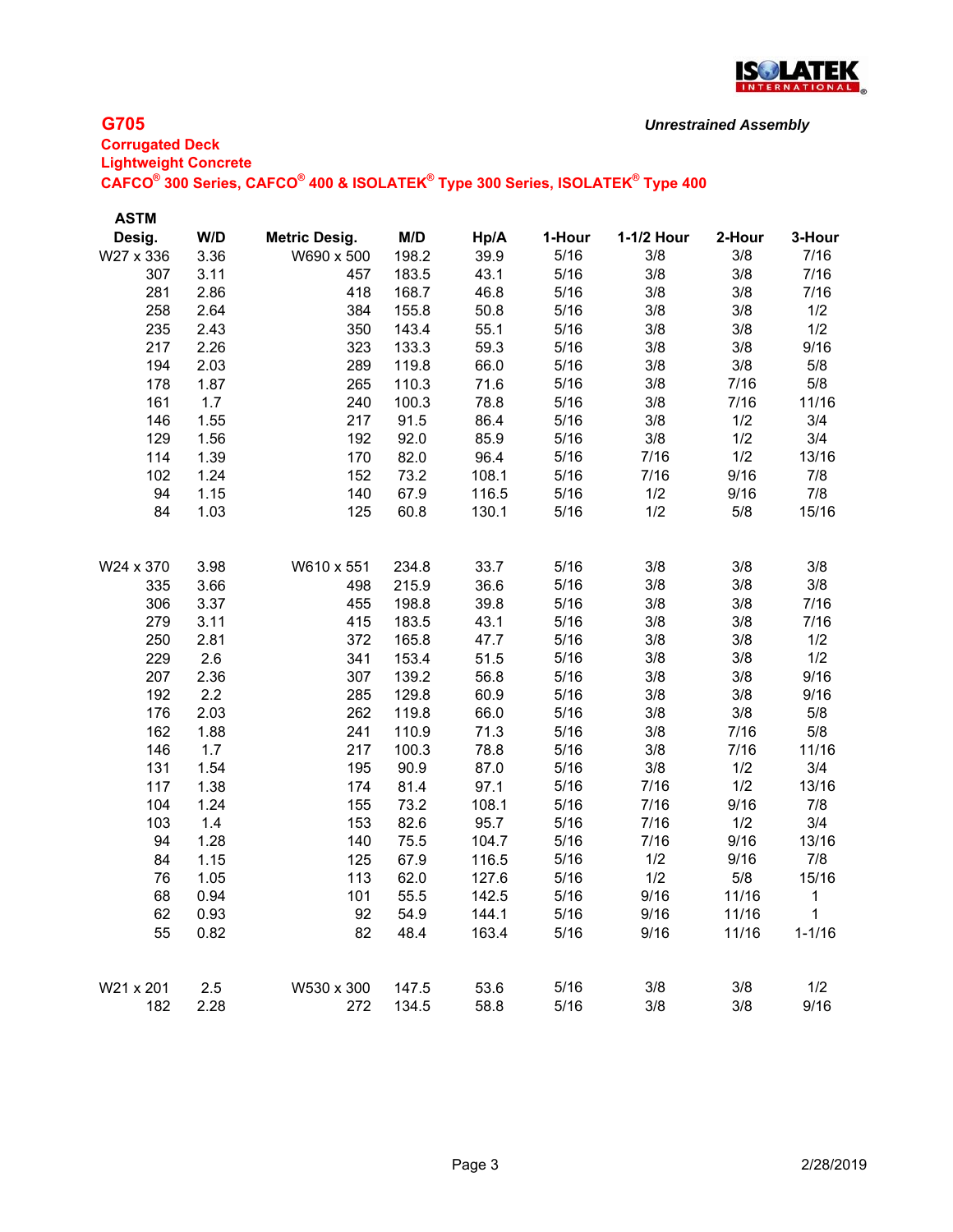

| <b>ASTM</b> |      |                      |       |       |        |            |        |              |
|-------------|------|----------------------|-------|-------|--------|------------|--------|--------------|
| Desig.      | W/D  | <b>Metric Desig.</b> | M/D   | Hp/A  | 1-Hour | 1-1/2 Hour | 2-Hour | 3-Hour       |
| W21 x 166   | 2.09 | W530 x 248           | 123.3 | 64.1  | 5/16   | 3/8        | 3/8    | 9/16         |
| 147         | 1.87 | 219                  | 110.3 | 71.6  | 5/16   | 3/8        | 7/16   | 5/8          |
| 132         | 1.68 | 196                  | 99.1  | 79.8  | 5/16   | 3/8        | 7/16   | 11/16        |
| 122         | 1.57 | 182                  | 92.6  | 85.3  | 5/16   | 3/8        | 1/2    | 3/4          |
| 111         | 1.43 | 165                  | 84.4  | 93.7  | 5/16   | 7/16       | 1/2    | 3/4          |
| 101         | 1.3  | 150                  | 76.7  | 103.1 | 5/16   | 7/16       | 9/16   | 13/16        |
| 93          | 1.4  | 138                  | 82.6  | 95.7  | 5/16   | 7/16       | 1/2    | 3/4          |
| 83          | 1.26 | 123                  | 74.3  | 106.3 | 5/16   | 7/16       | 9/16   | 13/16        |
| 73          | 1.11 | 109                  | 65.5  | 120.7 | 5/16   | 1/2        | 5/8    | 15/16        |
| 68          | 1.04 | 101                  | 61.4  | 128.8 | 5/16   | 1/2        | 5/8    | 15/16        |
| 62          | 0.95 | 92                   | 56.1  | 141.0 | 5/16   | 9/16       | 11/16  | 1            |
| 57          | 0.95 | 85                   | 56.1  | 141.0 | 5/16   | 9/16       | 11/16  | 1            |
| 55          | 0.85 | 82                   | 50.2  | 157.6 | 5/16   | 9/16       | 11/16  | $1 - 1/16$   |
| 50          | 0.83 | 74                   | 49.0  | 161.4 | 5/16   | 9/16       | 11/16  | $1 - 1/16$   |
| 48          | 0.75 | 72                   | 44.3  | 178.6 | 3/8    | 5/8        | 3/4    | $1 - 1/8$    |
| 44          | 0.74 | 66                   | 43.7  | 181.1 | 3/8    | 5/8        | 3/4    | $1 - 1/8$    |
| W18 x 175   | 2.46 | W460 x 260           | 145.1 | 54.5  | 5/16   | 3/8        | 3/8    | 1/2          |
| 158         | 2.24 | 235                  | 132.2 | 59.8  | 5/16   | 3/8        | 3/8    | 9/16         |
| 143         | 2.05 | 213                  | 121.0 | 65.4  | 5/16   | 3/8        | 3/8    | 5/8          |
| 130         | 1.88 | 193                  | 110.9 | 71.3  | 5/16   | 3/8        | 7/16   | 5/8          |
| 119         | 1.72 | 177                  | 101.5 | 77.9  | 5/16   | 3/8        | 7/16   | 11/16        |
| 106         | 1.55 | 158                  | 91.5  | 86.4  | 5/16   | 3/8        | 1/2    | 3/4          |
| 97          | 1.42 | 144                  | 83.8  | 94.4  | 5/16   | 7/16       | 1/2    | 3/4          |
| 86          | 1.27 | 128                  | 74.9  | 105.5 | 5/16   | 7/16       | 9/16   | 13/16        |
| 76          | 1.13 | 113                  | 66.7  | 118.6 | 5/16   | 1/2        | 9/16   | 7/8          |
| 71          | 1.22 | 106                  | 72.0  | 109.8 | 5/16   | 7/16       | 9/16   | 7/8          |
| 65          | 1.13 | 97                   | 66.7  | 118.6 | 5/16   | 1/2        | 9/16   | 7/8          |
| 60          | 1.04 | 89                   | 61.4  | 128.8 | 5/16   | 1/2        | 5/8    | 15/16        |
| 55          | 0.96 | 82                   | 56.6  | 139.6 | 5/16   | 9/16       | 5/8    | 1            |
| 50          | 0.88 | 74                   | 51.9  | 152.3 | 5/16   | 9/16       | 11/16  | $1 - 1/16$   |
| 46          | 0.87 | 68                   | 51.3  | 154.0 | 5/16   | 9/16       | 11/16  | $1 - 1/16$   |
| 40          | 0.76 | 60                   | 44.8  | 176.3 | 3/8    | 5/8        | 3/4    | $1 - 1/8$    |
| 35          | 0.67 | 52                   | 39.5  | 200.0 | 3/8    | 5/8        | 13/16  | $1 - 3/16$   |
| W16 x 100   | 1.59 | W410 x 149           | 93.8  | 84.3  | 5/16   | 3/8        | 1/2    | 11/16        |
| 89          | 1.43 | 132                  | 84.4  | 93.7  | 5/16   | 7/16       | 1/2    | 3/4          |
| 77          | 1.25 | 114                  | 73.8  | 107.2 | 5/16   | 7/16       | 9/16   | 13/16        |
| 67          | 1.09 | 100                  | 64.3  | 122.9 | 5/16   | 1/2        | 5/8    | 15/16        |
| 57          | 1.09 | 85                   | 64.3  | 122.9 | 5/16   | 1/2        | 5/8    | 15/16        |
| 50          | 0.96 | 74                   | 56.6  | 139.6 | 5/16   | 9/16       | 5/8    | $\mathbf{1}$ |
| 45          | 0.87 | 67                   | 51.3  | 154.0 | 5/16   | 9/16       | 11/16  | $1 - 1/16$   |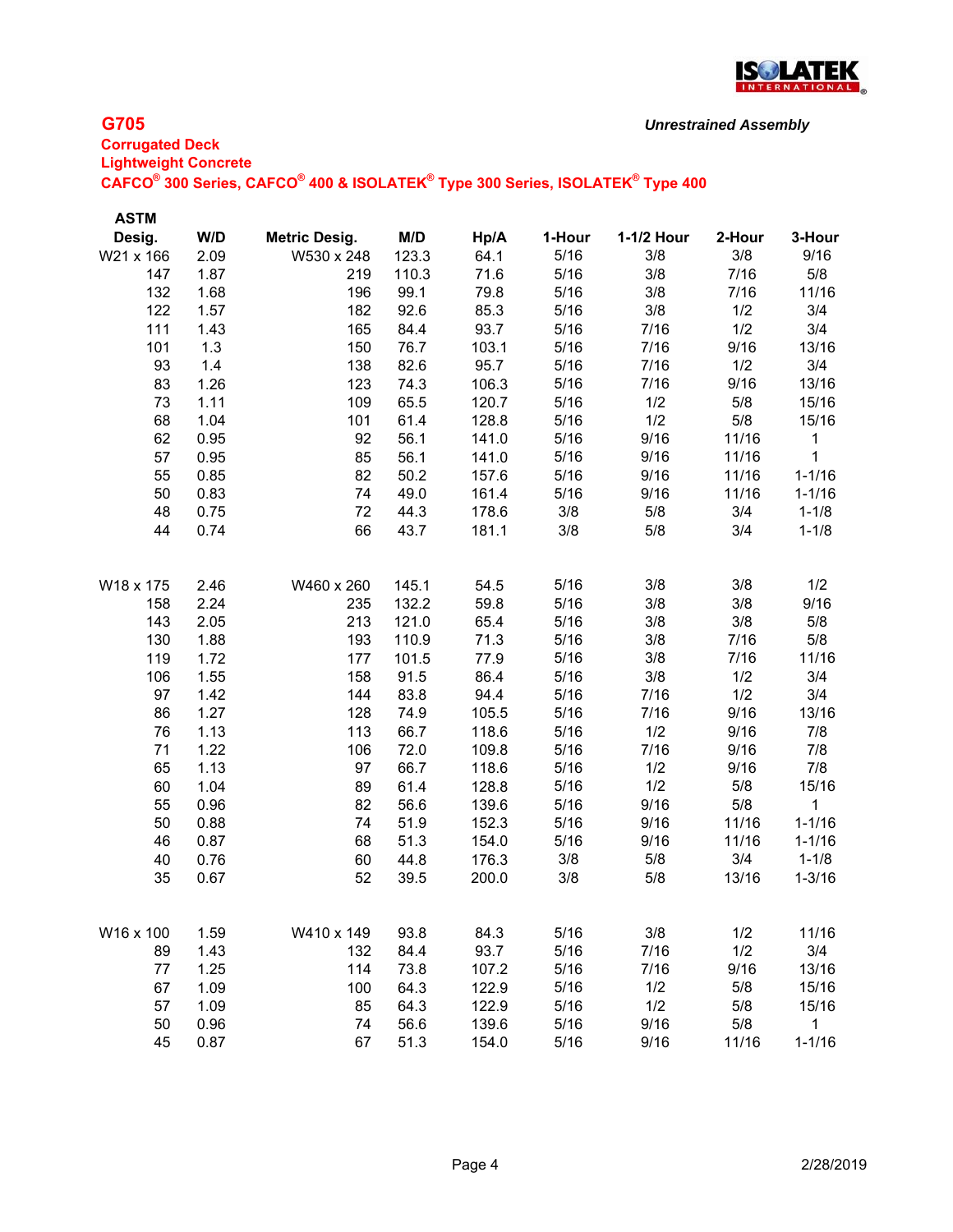

# **Corrugated Deck Lightweight Concrete CAFCO® 300 Series, CAFCO® 400 & ISOLATEK® Type 300 Series, ISOLATEK® Type 400**

| <b>ASTM</b> |      |                      |       |       |        |            |        |              |
|-------------|------|----------------------|-------|-------|--------|------------|--------|--------------|
| Desig.      | W/D  | <b>Metric Desig.</b> | M/D   | Hp/A  | 1-Hour | 1-1/2 Hour | 2-Hour | 3-Hour       |
| W16 x 40    | 0.78 | W410 x 60            | 46.0  | 171.8 | 3/8    | 5/8        | 3/4    | $1 - 1/8$    |
| 36          | 0.7  | 53                   | 41.3  | 191.4 | 3/8    | 5/8        | 3/4    | $1 - 3/16$   |
| 31          | 0.66 | 46                   | 38.9  | 203.0 | 3/8    | 11/16      | 13/16  | $1 - 1/4$    |
| 26          | 0.55 | 39                   | 32.5  | 243.6 | 7/16   | 3/4        | 7/8    | $1 - 5/16$   |
| W14 x 808   | 8.75 | W360 x 1202          | 516.3 | 15.3  | 5/16   | 3/8        | 3/8    | 3/8          |
| 730         | 8.08 | 1086                 | 476.7 | 16.6  | 5/16   | 3/8        | 3/8    | 3/8          |
| 665         | 7.49 | 990                  | 441.9 | 17.9  | 5/16   | 3/8        | 3/8    | 3/8          |
| 605         | 6.96 | 900                  | 410.6 | 19.3  | 5/16   | 3/8        | 3/8    | 3/8          |
| 550         | 6.43 | 818                  | 379.4 | 20.8  | 5/16   | 3/8        | 3/8    | 3/8          |
| 500         | 5.95 | 744                  | 351.1 | 22.5  | 5/16   | 3/8        | 3/8    | 3/8          |
| 455         | 5.53 | 677                  | 326.3 | 24.2  | 5/16   | 3/8        | 3/8    | 3/8          |
| 426         | 5.21 | 634                  | 307.4 | 25.7  | 5/16   | 3/8        | 3/8    | 3/8          |
| 398         | 4.93 | 592                  | 290.9 | 27.2  | 5/16   | 3/8        | 3/8    | 3/8          |
| 370         | 4.63 | 551                  | 273.2 | 28.9  | 5/16   | 3/8        | 3/8    | 3/8          |
| 342         | 4.32 | 509                  | 254.9 | 31.0  | 5/16   | 3/8        | 3/8    | 3/8          |
| 311         | 3.98 | 463                  | 234.8 | 33.7  | 5/16   | 3/8        | 3/8    | 3/8          |
| 283         | 3.66 | 421                  | 215.9 | 36.6  | 5/16   | 3/8        | 3/8    | 3/8          |
| 257         | 3.36 | 382                  | 198.2 | 39.9  | 5/16   | 3/8        | 3/8    | 7/16         |
| 233         | 3.08 | 347                  | 181.7 | 43.5  | 5/16   | 3/8        | 3/8    | 7/16         |
| 211         | 2.81 | 314                  | 165.8 | 47.7  | 5/16   | 3/8        | 3/8    | 1/2          |
| 193         | 2.6  | 287                  | 153.4 | 51.5  | 5/16   | 3/8        | 3/8    | 1/2          |
| 176         | 2.38 | 262                  | 140.4 | 56.3  | 5/16   | 3/8        | 3/8    | 9/16         |
| 159         | 2.16 | 237                  | 127.4 | 62.0  | 5/16   | 3/8        | 3/8    | 9/16         |
| 145         | 1.99 | 216                  | 117.4 | 67.3  | 5/16   | 3/8        | 3/8    | 5/8          |
| 132         | 1.89 | 196                  | 111.5 | 70.9  | 5/16   | 3/8        | 7/16   | 5/8          |
| 120         | 1.71 | 179                  | 100.9 | 78.4  | 5/16   | 3/8        | 7/16   | 11/16        |
| 109         | 1.57 | 162                  | 92.6  | 85.3  | 5/16   | 3/8        | 1/2    | 3/4          |
| 99          | 1.43 | 147                  | 84.4  | 93.7  | 5/16   | 7/16       | 1/2    | 3/4          |
| 90          | 1.31 | 134                  | 77.3  | 102.3 | 5/16   | 7/16       | 9/16   | 13/16        |
| 82          | 1.45 | 122                  | 85.6  | 92.4  | 5/16   | 7/16       | 1/2    | 3/4          |
| 74          | 1.32 | 110                  | 77.9  | 101.5 | 5/16   | 7/16       | 9/16   | 13/16        |
| 68          | 1.22 | 101                  | 72.0  | 109.8 | 5/16   | 7/16       | 9/16   | 7/8          |
| 61          | 1.1  | 91                   | 64.9  | 121.8 | 5/16   | 1/2        | 5/8    | 15/16        |
| 53          | 1.06 | 79                   | 62.5  | 126.4 | 5/16   | 1/2        | 5/8    | 15/16        |
| 48          | 0.97 | 72                   | 57.2  | 138.1 | 5/16   | 9/16       | 5/8    | $\mathbf{1}$ |
| 43          | 0.87 | 64                   | 51.3  | 154.0 | 5/16   | 9/16       | 11/16  | $1 - 1/16$   |
| 38          | 0.8  | 57                   | 47.2  | 167.5 | 3/8    | 5/8        | 3/4    | $1 - 1/8$    |
| 34          | 0.72 | 51                   | 42.5  | 186.1 | 3/8    | 5/8        | 3/4    | $1 - 3/16$   |
| 30          | 0.64 | 45                   | 37.8  | 209.3 | 3/8    | 11/16      | 13/16  | $1 - 1/4$    |
| 26          | 0.62 | 39                   | 36.6  | 216.1 | 3/8    | 11/16      | 13/16  | $1 - 1/4$    |
| 22          | 0.53 | 33                   | 31.3  | 252.8 | 7/16   | 3/4        | 7/8    | $1 - 3/8$    |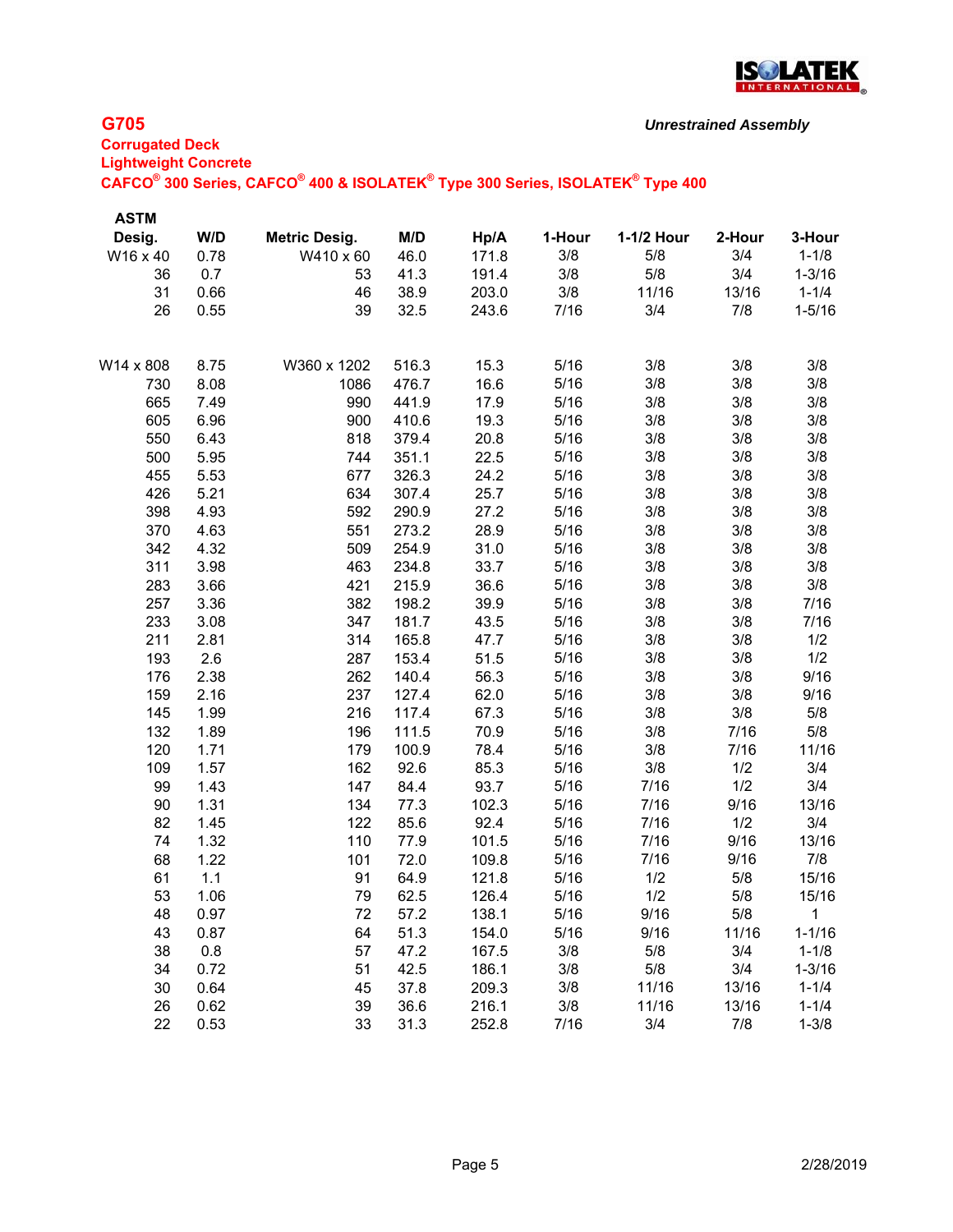

| <b>ASTM</b> |      |                      |       |       |        |            |        |              |
|-------------|------|----------------------|-------|-------|--------|------------|--------|--------------|
| Desig.      | W/D  | <b>Metric Desig.</b> | M/D   | Hp/A  | 1-Hour | 1-1/2 Hour | 2-Hour | 3-Hour       |
| W12 x 336   | 4.85 | W310 x 500           | 286.2 | 27.6  | 5/16   | 3/8        | 3/8    | 3/8          |
| 305         | 4.49 | 454                  | 264.9 | 29.8  | 5/16   | 3/8        | 3/8    | 3/8          |
| 279         | 4.19 | 415                  | 247.2 | 32.0  | 5/16   | 3/8        | 3/8    | 3/8          |
| 252         | 3.84 | 375                  | 226.6 | 34.9  | 5/16   | 3/8        | 3/8    | 3/8          |
| 230         | 3.55 | 342                  | 209.5 | 37.7  | 5/16   | 3/8        | 3/8    | 3/8          |
| 210         | 3.27 | 313                  | 192.9 | 41.0  | 5/16   | 3/8        | 3/8    | 7/16         |
| 190         | 3    | 283                  | 177.0 | 44.7  | 5/16   | 3/8        | 3/8    | 7/16         |
| 170         | 2.72 | 253                  | 160.5 | 49.3  | 5/16   | 3/8        | 3/8    | 1/2          |
| 152         | 2.45 | 225                  | 144.6 | 54.7  | 5/16   | 3/8        | 3/8    | 1/2          |
| 136         | 2.23 | 202                  | 131.6 | 60.1  | 5/16   | 3/8        | 3/8    | 9/16         |
| 120         | 1.99 | 179                  | 117.4 | 67.3  | 5/16   | 3/8        | 3/8    | 5/8          |
| 106         | 1.77 | 158                  | 104.4 | 75.7  | 5/16   | 3/8        | 7/16   | 11/16        |
| 96          | 1.61 | 143                  | 95.0  | 83.2  | 5/16   | 3/8        | 1/2    | 11/16        |
| 87          | 1.47 | 129                  | 86.7  | 91.1  | 5/16   | 7/16       | 1/2    | 3/4          |
| 79          | 1.34 | 117                  | 79.1  | 100.0 | 5/16   | 7/16       | 1/2    | 13/16        |
| 72          | 1.23 | 107                  | 72.6  | 108.9 | 5/16   | 7/16       | 9/16   | 7/8          |
| 65          | 1.11 | 97                   | 65.5  | 120.7 | 5/16   | 1/2        | 5/8    | 15/16        |
| 58          | 1.1  | 86                   | 64.9  | 121.8 | 5/16   | 1/2        | 5/8    | 15/16        |
| 53          | 1.02 | 79                   | 60.2  | 131.4 | 5/16   | 1/2        | 5/8    | 15/16        |
| 50          | 1.06 | 74                   | 62.5  | 126.4 | 5/16   | 1/2        | 5/8    | 15/16        |
| 45          | 0.97 | 67                   | 57.2  | 138.1 | 5/16   | 9/16       | 5/8    | 1            |
| 40          | 0.86 | 60                   | 50.7  | 155.8 | 5/16   | 9/16       | 11/16  | $1 - 1/16$   |
| 35          | 0.81 | 52                   | 47.8  | 165.4 | 5/16   | 9/16       | 11/16  | $1 - 1/16$   |
| 30          | 0.69 | 45                   | 40.7  | 194.2 | 3/8    | 5/8        | 13/16  | $1 - 3/16$   |
| 26          | 0.61 | 39                   | 36.0  | 219.6 | 3/8    | 11/16      | 13/16  | $1 - 1/4$    |
| 22          | 0.62 | 33                   | 36.6  | 216.1 | 3/8    | 11/16      | 13/16  | $1 - 1/4$    |
| 19          | 0.54 | 28                   | 31.9  | 248.1 | 7/16   | 3/4        | 7/8    | $1 - 3/8$    |
| 16          | 0.45 | 24                   | 26.6  | 297.7 | 7/16   | 13/16      | 15/16  | $1 - 7/16$   |
| 14          | 0.4  | 21                   | 23.6  | 335.0 | 1/2    | 13/16      | 1      | $1 - 1/2$    |
| W10 x 112   | 2.17 | W250 x 167           | 128.0 | 61.7  | 5/16   | 3/8        | 3/8    | 9/16         |
| 100         | 1.97 | 149                  | 116.2 | 68.0  | 5/16   | 3/8        | 7/16   | 5/8          |
| 88          | 1.74 | 131                  | 102.7 | 77.0  | 5/16   | 3/8        | 7/16   | 11/16        |
| 77          | 1.54 | 115                  | 90.9  | 87.0  | 5/16   | 3/8        | 1/2    | 3/4          |
| 68          | 1.38 | 101                  | 81.4  | 97.1  | 5/16   | 7/16       | 1/2    | 13/16        |
| 60          | 1.22 | 89                   | 72.0  | 109.8 | 5/16   | 7/16       | 9/16   | 7/8          |
| 54          | 1.11 | 80                   | 65.5  | 120.7 | 5/16   | 1/2        | 5/8    | 15/16        |
| 49          | 1.01 | 73                   | 59.6  | 132.7 | 5/16   | 1/2        | 5/8    | 15/16        |
| 45          | 1.06 | 67                   | 62.5  | 126.4 | 5/16   | 1/2        | 5/8    | 15/16        |
| 39          | 0.92 | 58                   | 54.3  | 145.6 | 5/16   | 9/16       | 11/16  | $\mathbf{1}$ |
| 33          | 0.78 | 49                   | 46.0  | 171.8 | 3/8    | 5/8        | 3/4    | $1 - 1/8$    |
| 30          | 0.8  | 45                   | 47.2  | 167.5 | 3/8    | 5/8        | 3/4    | $1 - 1/8$    |